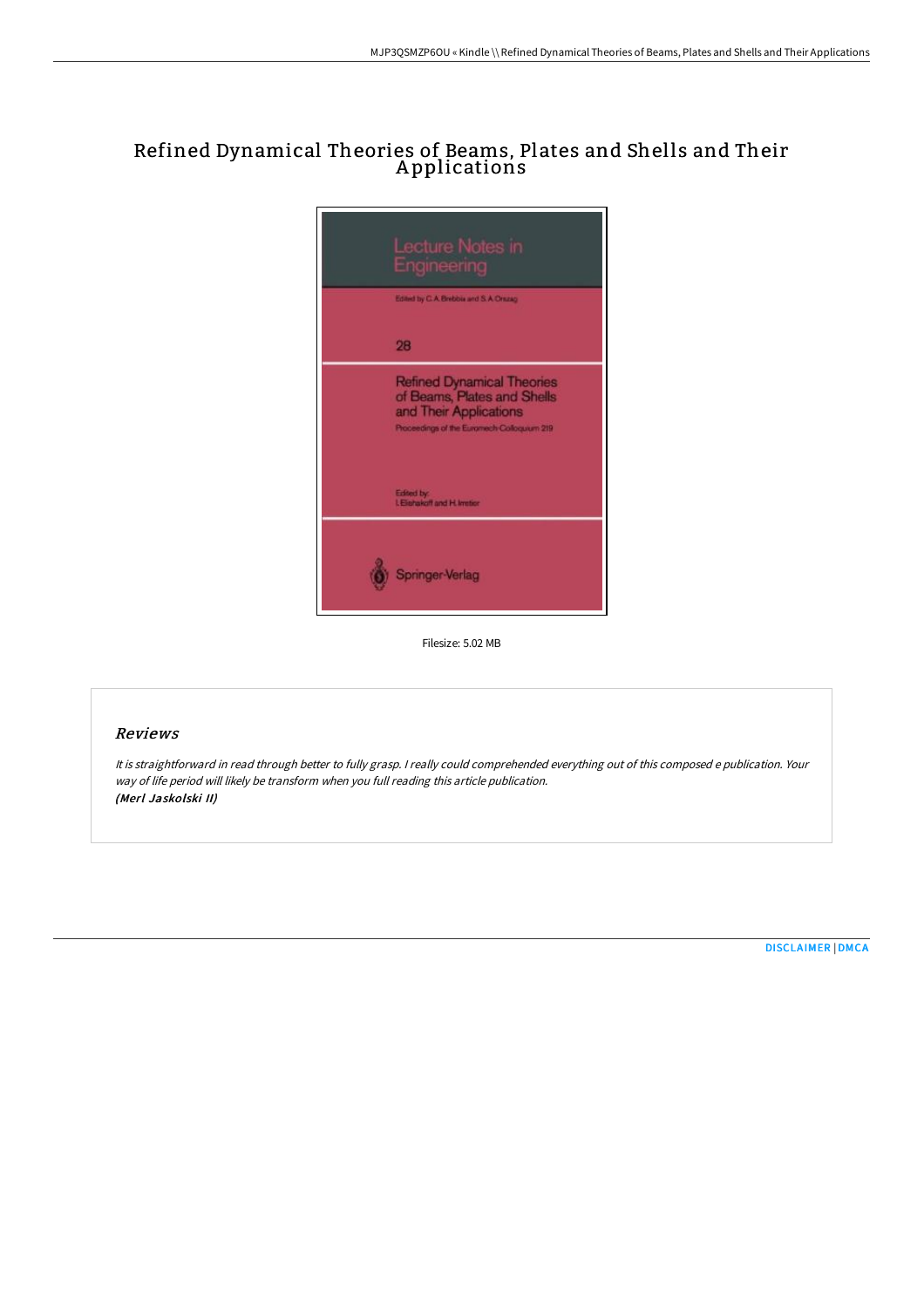### REFINED DYNAMICAL THEORIES OF BEAMS, PLATES AND SHELLS AND THEIR APPLICATIONS



Condition: New. Publisher/Verlag: Springer, Berlin | Proceedings of the Euromech-Colloquium 219 | As is known, classical theories of vibration of the most fre quently encountered structural elements (e.g., beams, plates and shells) disregard the effects of the shear deformation and rotary inertia. Refined theories, with these effects taken into account, have been pioneered by Bresse, Lord Rayleigh, Timoshenko, Eric Reissner, Mindlin and others. These refined theories have been fruitfully applied in recent decades in both theoretical and prac tical solid mechanics problems. The European Mechanics Committee approved holding EURO~illCH Colloquium 219 on "Refined Dynamical Theories of Beams, Plates and Shells and Their Applications" for reviewing the recent devel opments, providing guidelines for future investigations and presenting a forum for current work of younger researchers. The Colloquium was held during September 23 - 26, 1986, at the Uni versitat-Gesamthochschule Kassel, in the city of Kassel, Federal Republic of Germany. 45 Representatives of academia and industry, from nine European countries, as well as from Israel, USA and India participated in this Colloquium. IV 36 lectures were presented during the five sessions: Session A: Theory of Vibrations of Plates and Shells Session B: Various Approaches for Dynamical Problems of Beams Session C: Random Vibrations and Dynamic Stability Session D: Vibrations of Composite Structures Session E: Special Dynamical Problems of Beams, Plates and Shells The papers in this volums were divided into two parts: papers of invited keynote lectures and those of the invited contributed lectures. | Invited Keynote Lectures.- From Newton's Fluid to the Theory of Plates.-On a Certain Mixed Variational Theorem and on Laminated Elastic Shell Theory.- A Note on the Derivation of Higher-Order Two-Dimensional Theories of Transverse Bending of Elastic Plates.- A General Transverse Shear Deformation Theory of Anisotropic Plates.- Component Mode Synthesis of Multi-Rotor Systems.- Dynamic Stability...

R Read Refined Dynamical Theories of Beams, Plates and Shells and Their [Applications](http://techno-pub.tech/refined-dynamical-theories-of-beams-plates-and-s.html) Online  $\Box$ Download PDF Refined Dynamical Theories of Beams, Plates and Shells and Their [Applications](http://techno-pub.tech/refined-dynamical-theories-of-beams-plates-and-s.html)